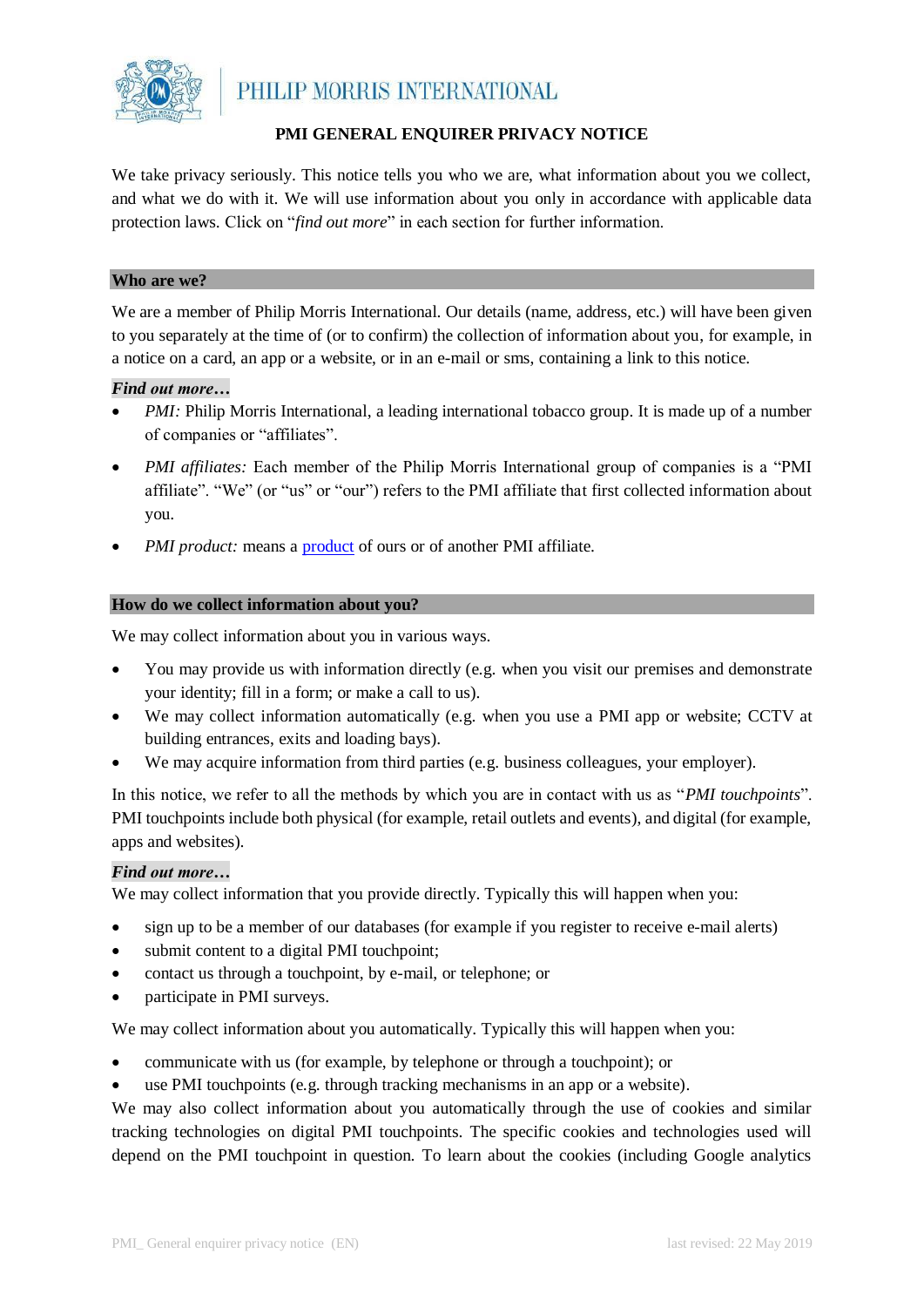

cookies) and similar technologies used on a touchpoint, including how you can accept or refuse cookies, please see the cookie notice made available on or through that touchpoint.

Where permitted by law, we may acquire information about you from third parties. This may include information shared between PMI affiliates.

We may also collect information in other contexts made apparent to you at the time.

## **What information about you do we collect?**

We may collect various types of information about you:

- information necessary to provide you with e-mail alerts
- information about your visits to our premises, outlets and events
- information you give us in calls you make to switchboards or call centres
- information you give us when you submit content to a digital PMI touchpoint
- information about your preferences and interests
- information necessary to verify your identity and age

## *find out more…*

Information that we collect from you directly will be apparent from the context in which you provide it. For example:

- you may provide us with information necessary to provide you with e-mail alerts and information necessary to coordinate your visits with you, and to communicate with you during your visits;
- if you submit content to a digital PMI touchpoint, you may provide your name, username, contact, image, location, interests and preferences, and e-mail address;
- you may provide information on your preferences and interests so that we can enhance your experiences when you visit us;
- we may collect information that enables us to verify your identity and age, for example a copy of an identity document or your facial image.

Information that we collect automatically will generally concern:

- details of your visit or call (such as time and duration);
- security information when you visit our offices (e.g. through video (CCTV) recording and building access logs);
- your use of digital PMI touchpoints (such as the pages you visit, the page from which you came, and the page to which you went when you left, search terms entered, or links clicked within the touchpoint); and
- your device (such as your IP address or unique device identifier, location data, details of any cookies that we may have stored on your device).

Information that we collect from third parties will generally consist of information provided by your colleagues or your employer, for example regarding your planned visits to our premises.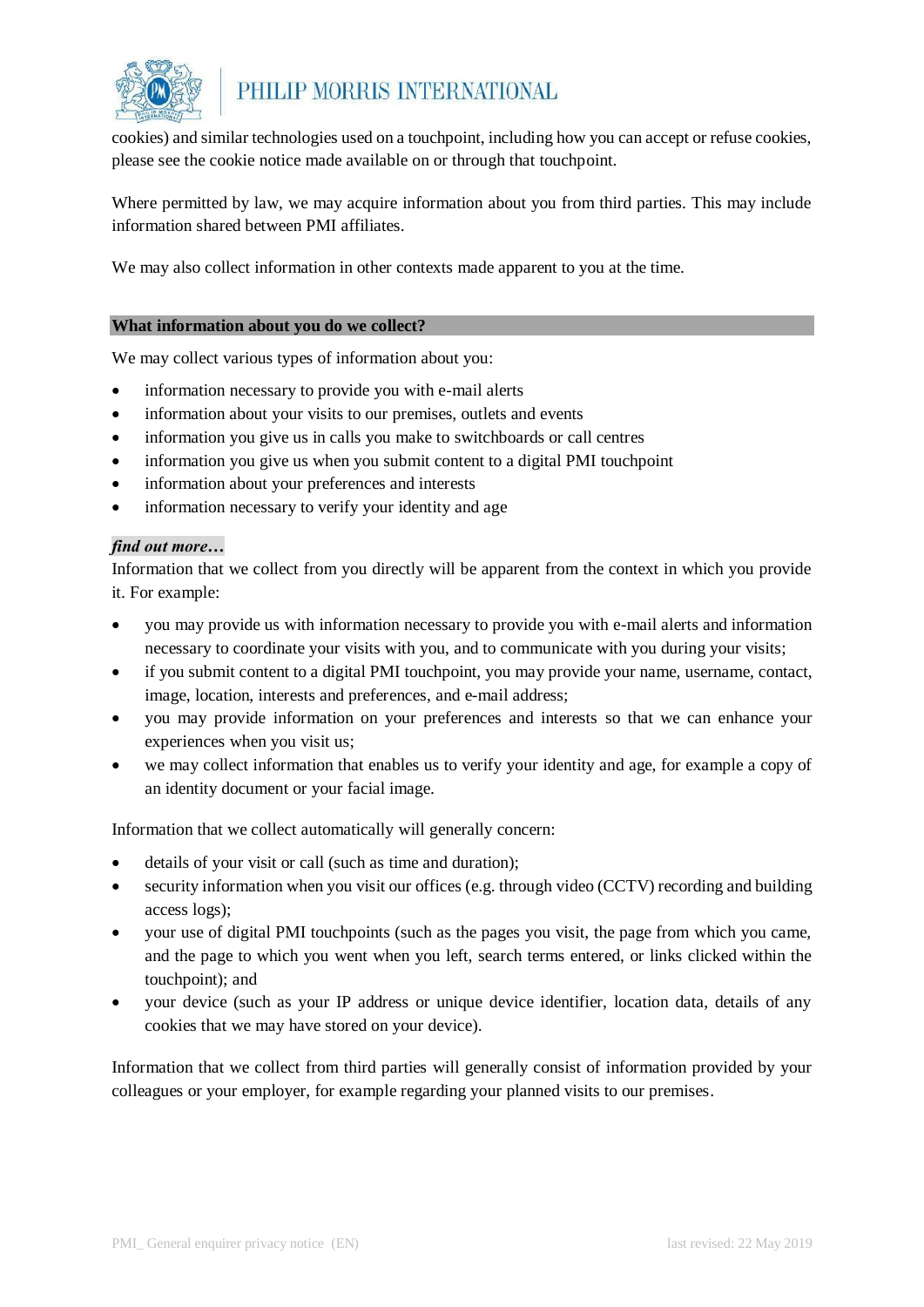

## **For what purposes do we use information about you, and on what legal basis?**

In this section, we describe the purposes for which we use personal information. However, this is a global notice, and where the laws of a country restrict or prohibit certain activities described in this notice, we will not use information about you for those purposes in that country.

Subject to the above, we use information about you for the following purposes:

- To enable you to use touchpoints
- To identify you, and for the purposes of maintaining security, when you visit our premises
- For general business administration, and to support all the above, including administering your accounts, enabling you to use PMI touchpoints, corresponding with you, managing your appointments with us or with someone supporting our products or services, customizing your experiences of PMI touchpoints, and administration and troubleshooting
- To send you e-mail alerts to which you have subscribed
- For business analytics and improvements, including improving our premises, PMI products, outlets and events
- For other purposes that we notify you of, or will be clear from the context, at the point information about you is first collected

The legal basis for our use of information about you is one of the following (which we explain in more detail in the "find out more" section):

- compliance with a legal obligation to which we are subject;
- the performance of a contract to which you are a party;
- a legitimate business interest that is not overridden by interests you have to protect the information;
- where none of the above applies, or where law requires it, your consent (which we will ask for before we process the information).

## *find out more…*

The purposes for which we use information about you, with corresponding methods of collection and legal basis for use, are:

| <b>Purpose</b>                                                                                                                                                                                                                        | Method of collection and legal basis for Processing                                                                                                                                                                                                                    |
|---------------------------------------------------------------------------------------------------------------------------------------------------------------------------------------------------------------------------------------|------------------------------------------------------------------------------------------------------------------------------------------------------------------------------------------------------------------------------------------------------------------------|
| Deliver PMI touchpoints, press releases and                                                                                                                                                                                           |                                                                                                                                                                                                                                                                        |
| <i>mail alerts</i><br>enabling you to use PMI touchpoints (for<br>example, allowing you to remain logged in to<br>sections of a touchpoint that are reserved for<br>authorized users only, administering your<br>language preference) | This will typically be a combination of information that you<br>provide to us (for example, your name and contact and<br>social media details); and information that we collect<br>automatically (for example, using technology to monitor<br>use of PMI touchpoints). |
| PMI<br>experience<br>of<br>customize<br>your<br>touchpoints (for example, to personalize your<br>visit, such as with greetings or suggestions<br>that might interest you)<br>administering<br>and<br>accounts<br>your                 | We use it on the grounds that we have a legitimate business<br>interest to operate PMI touchpoints, and to customize your<br>experiences, in these ways that is not overridden by your<br>interests, rights and freedoms to protect information about<br>you.          |
| troubleshooting                                                                                                                                                                                                                       |                                                                                                                                                                                                                                                                        |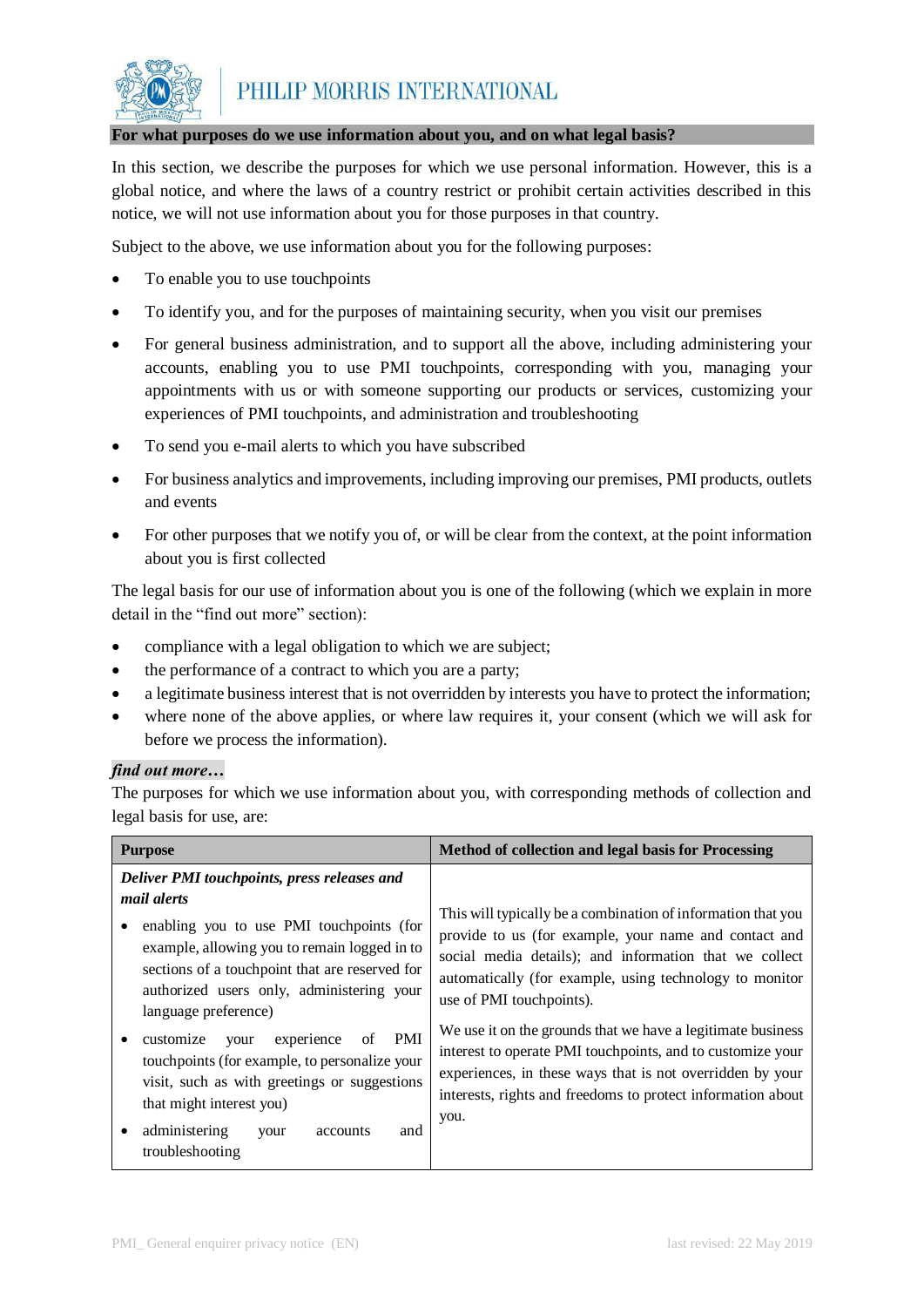

| <b>Purpose</b>                                                                                                                                                                                                                                                                                                                                                                                                                                                                                                                                                                                                                                                                                                                    | Method of collection and legal basis for Processing                                                                                                                                                                                                                                                                                                                                                                                                                                                                                            |
|-----------------------------------------------------------------------------------------------------------------------------------------------------------------------------------------------------------------------------------------------------------------------------------------------------------------------------------------------------------------------------------------------------------------------------------------------------------------------------------------------------------------------------------------------------------------------------------------------------------------------------------------------------------------------------------------------------------------------------------|------------------------------------------------------------------------------------------------------------------------------------------------------------------------------------------------------------------------------------------------------------------------------------------------------------------------------------------------------------------------------------------------------------------------------------------------------------------------------------------------------------------------------------------------|
| To identify you, and for the purposes of<br>security<br>when you visit our premises, we use<br>information about you to identify you and to<br>support us in keeping our premises secure                                                                                                                                                                                                                                                                                                                                                                                                                                                                                                                                          | This will typically be a combination of information that you<br>provide to us (for example, your name and contact, and<br>other details to identify you); and information that we<br>collect automatically (for example, using<br><b>CCTV</b><br>technology to monitor movements in some areas of our<br>premises).<br>We use it because we have a legitimate interest in<br>identifying you and in maintaining security in our premises<br>that is not overridden by your interests, rights and freedoms<br>to protect information about you. |
| <b>Business administration</b>                                                                                                                                                                                                                                                                                                                                                                                                                                                                                                                                                                                                                                                                                                    |                                                                                                                                                                                                                                                                                                                                                                                                                                                                                                                                                |
| general organizational management and<br>business record keeping<br>visitor administration and record keeping<br>$\bullet$<br>administering and running events<br>correspondence in relation to our relationship<br>with you, including to deal with your<br>inquiries and requests<br>managing your appointments with us<br>IT systems development, implementation,<br>operation and maintenance<br>maintaining the security of systems, devices<br>$\bullet$<br>and buildings<br>the operation of contact databases and<br>collaboration tools<br>operating a safe work environment<br>maintaining the security and safety of PMI<br>$\bullet$<br>affiliates' staff, customers, suppliers, visitors<br>and the property of each | We will generally receive the information from you<br>directly.<br>We use it because we have a legitimate business interest to<br>run our business, manage our relationship with you and<br>maintaining the security and integrity of our buildings and<br>IT systems that is not overridden by your interests, rights<br>and freedoms to restrict use of information about you.                                                                                                                                                               |
| Security and systems monitoring                                                                                                                                                                                                                                                                                                                                                                                                                                                                                                                                                                                                                                                                                                   | This information is collected automatically through various                                                                                                                                                                                                                                                                                                                                                                                                                                                                                    |
| authentication and access controls and logs,<br>where applicable                                                                                                                                                                                                                                                                                                                                                                                                                                                                                                                                                                                                                                                                  | means such as automated systems and device monitoring,<br>and CCTV recording and audio recording at our premises.                                                                                                                                                                                                                                                                                                                                                                                                                              |
| monitoring of PMI systems, devices, internet<br>$\bullet$<br>and e-mail to which you are granted access<br>monitoring of access to PMI premises,<br>٠<br>deliveries to PMI affiliates, and security-<br>related processes at our premises                                                                                                                                                                                                                                                                                                                                                                                                                                                                                         | We use it because we have a legitimate business interest in<br>ensuring the confidentiality, integrity and security of our<br>physical and digital infrastructure and premises that is not<br>overridden by your interests, rights and freedoms to protect<br>information about you.                                                                                                                                                                                                                                                           |
| <b>Business analytics and improvements</b><br>for business analytics and improvements<br>(including for our premises, PMI products,<br>outlets that sell PMI products, events, digital<br>PMI touchpoints and the information that we<br>(or our affiliates) provide to our customers)                                                                                                                                                                                                                                                                                                                                                                                                                                            | This will typically be a combination of information that you<br>provide to us; information that we collect automatically;<br>and (where permitted by law) information that we acquire<br>from third parties.<br>We use it on the grounds that we have a legitimate business<br>interest to analyze and to improve our business<br>performance, our products, PMI touchpoints, outlets and                                                                                                                                                      |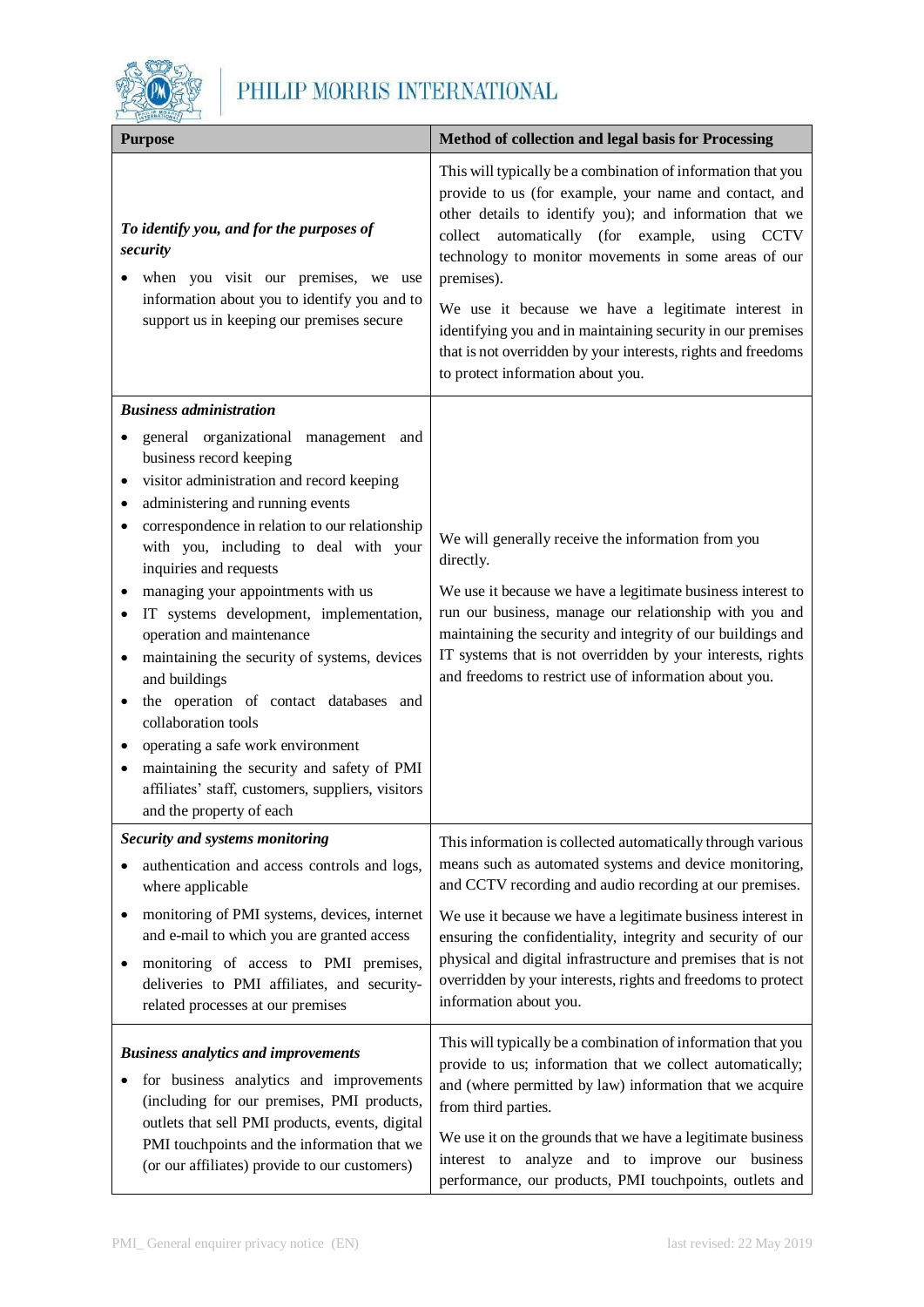

| <b>Purpose</b> | Method of collection and legal basis for Processing           |
|----------------|---------------------------------------------------------------|
|                | events, and to invite others to get involved in promoting     |
|                | PMI products, that is not overridden by interests, rights and |
|                | freedoms to protect information about you.                    |

Where we do not base our use of information about you on one of the above legal bases, or where law requires it, we will ask for your consent before we process the information (these cases will be clear from the context).

In some instances, we may use information about you in ways that are not described above. Where this is the case, we will provide a supplemental privacy notice that explains such use. You should read any supplemental notice in conjunction with this notice.

## **Who do we share your information with, and for what purposes?**

We may share information about you with:

- PMI affiliates;
- third parties who provide PMI affiliates or you with products or services; and
- other third parties, where required or permitted by law.

We share information about you with others only in accordance with applicable laws. Thus, where law requires your consent, we will first ask for it.

## *find out more…*

## *Sharing data with other PMI affiliates*

- Information about you will be shared with Philip Morris Products S.A. (based in Neuchâtel, Switzerland), which is the place of central administration of personal data processing for PMI affiliates. Philip Morris Products S.A. processes the information about you for all the purposes described in this notice.
- Information about you may be shared with any other PMI affiliate that may be involved in managing the premises you visit or the event you attend (for example, if various affiliates are managing different aspects of your visit or the event you are attending) in order to enhance your experience.

Details of PMI affiliates and the countries in which they are established are available here.

## **Country-specific additional points**

According to which country you are in, we want you to be aware of some further points.

## *If you are in Japan, find out more…*

If you are in Japan, note that we share information about you, for the purposes described in this notice, with other PMI affiliates on the basis of "joint use" under Japanese data protection laws. When we do this, Philip Morris Japan Limited (PMJ) continues to manage your personal information responsibly, and we require those with whom we share the data to do the same. Further, if they are located outside Japan, we take reasonable measures in accordance with the relevant laws and regulations.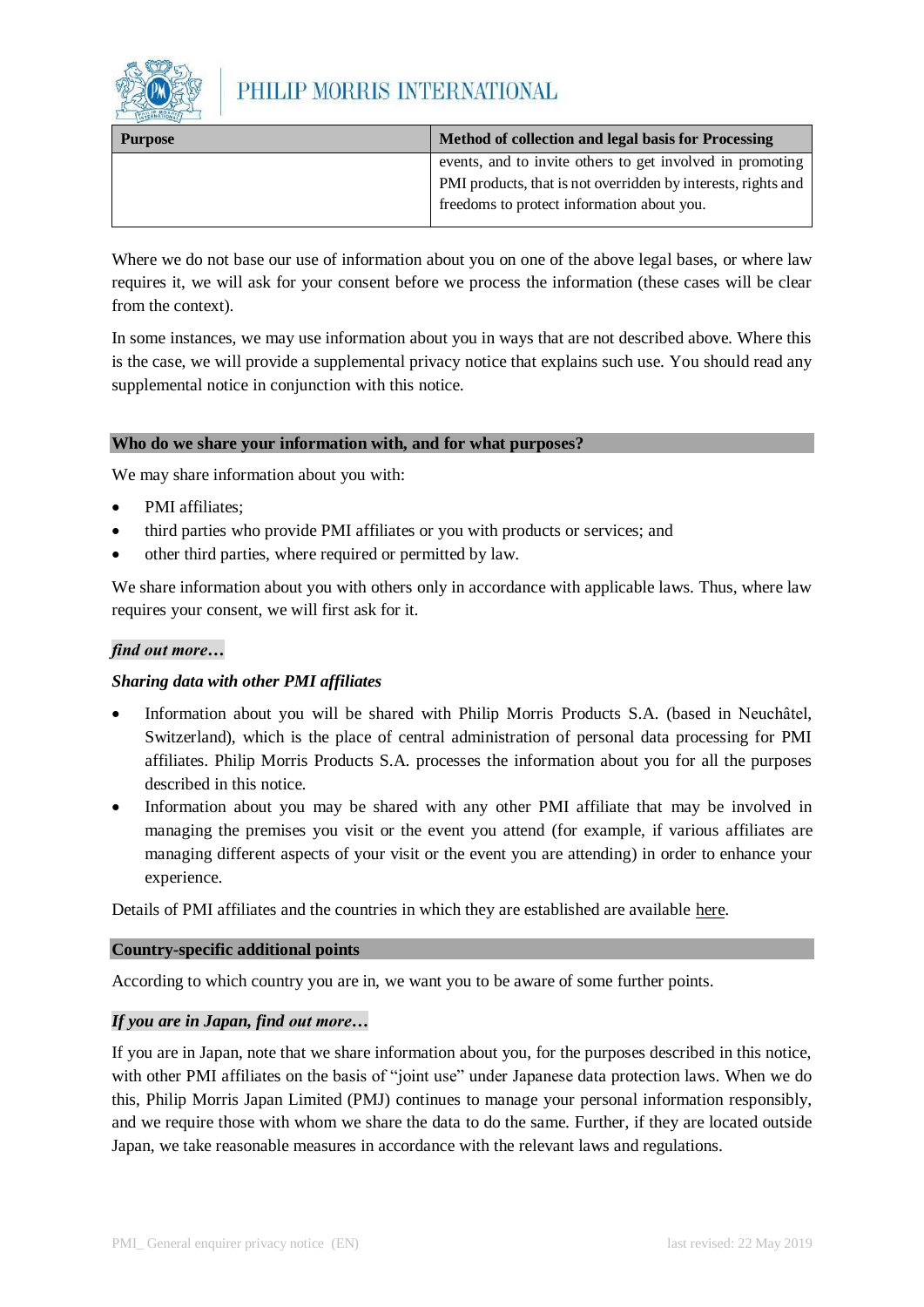

## *Sharing data with Third Parties*

- To the extent permitted by applicable law, we may share information about you with third parties who provide PMI affiliates or you with products or services (such as advisers, retailers, information services providers and identity verification providers).
- may share information about you with other third parties, where required or permitted by law, for example: regulatory authorities; government departments; in response to a request from law enforcement authorities or other government officials; when we consider disclosure to be necessary or appropriate to prevent physical harm or financial loss or in connection with an investigation of suspected or actual illegal activity; and in the context of organisational restructuring.

## **Where might information about you be sent?**

As with any multinational organisation, PMI affiliates transfer information globally. Accordingly, information about you may be transferred globally (for example, if you are in the European Economic Area ("**EEA**"), your information may be transferred outside the EEA; if you are in Australia, you information may be transferred outside Australia).

## *find out more…*

When using information as described in this notice, information about you may be transferred either within or outside the country or territory where it was collected, including to a country or territory that may not have equivalent data protection standards.

For example, PMI affiliates within the EEA may transfer personal information to PMI affiliates outside the EEA. In all cases, the transfer will be:

- on the basis of a [European Commission adequacy decision;](https://ec.europa.eu/info/law/law-topic/data-protection/data-transfers-outside-eu/adequacy-protection-personal-data-non-eu-countries_en)
- subject to appropriate safeguards, for example th[e EU Model Contracts;](https://ec.europa.eu/info/law/law-topic/data-protection/data-transfers-outside-eu/model-contracts-transfer-personal-data-third-countries_en) or
- necessary to discharge obligations under a contract between you and us (or the implementation of pre-contractual measures taken at your request) or for the conclusion or performance of a contract concluded in your interest between us and a third party, such as in relation to travel arrangements.

In all cases, appropriate security measures for the protection of personal information will be applied in those countries or territories, in accordance with applicable data protection laws.

Our service providers are located in many countries throughout the world, including in particular the EEA, Switzerland, the USA, Canada, India, the Philippines, Indonesia, and Australia.

## **How do we protect information about you?**

We implement appropriate technical and organisational measures to protect personal information that we hold from unauthorised disclosure, use, alteration or destruction. Where appropriate, we use encryption and other technologies that can assist in securing the information you provide. We also require our service providers to comply with strict data privacy and security requirements.

#### **How long will information about you be kept?**

We will retain information about you for the period necessary to fulfil the purposes for which the information was collected. After that, we will delete it. The period will vary depending on the purposes for which the information was collected. Note that in some circumstances, you have the right to request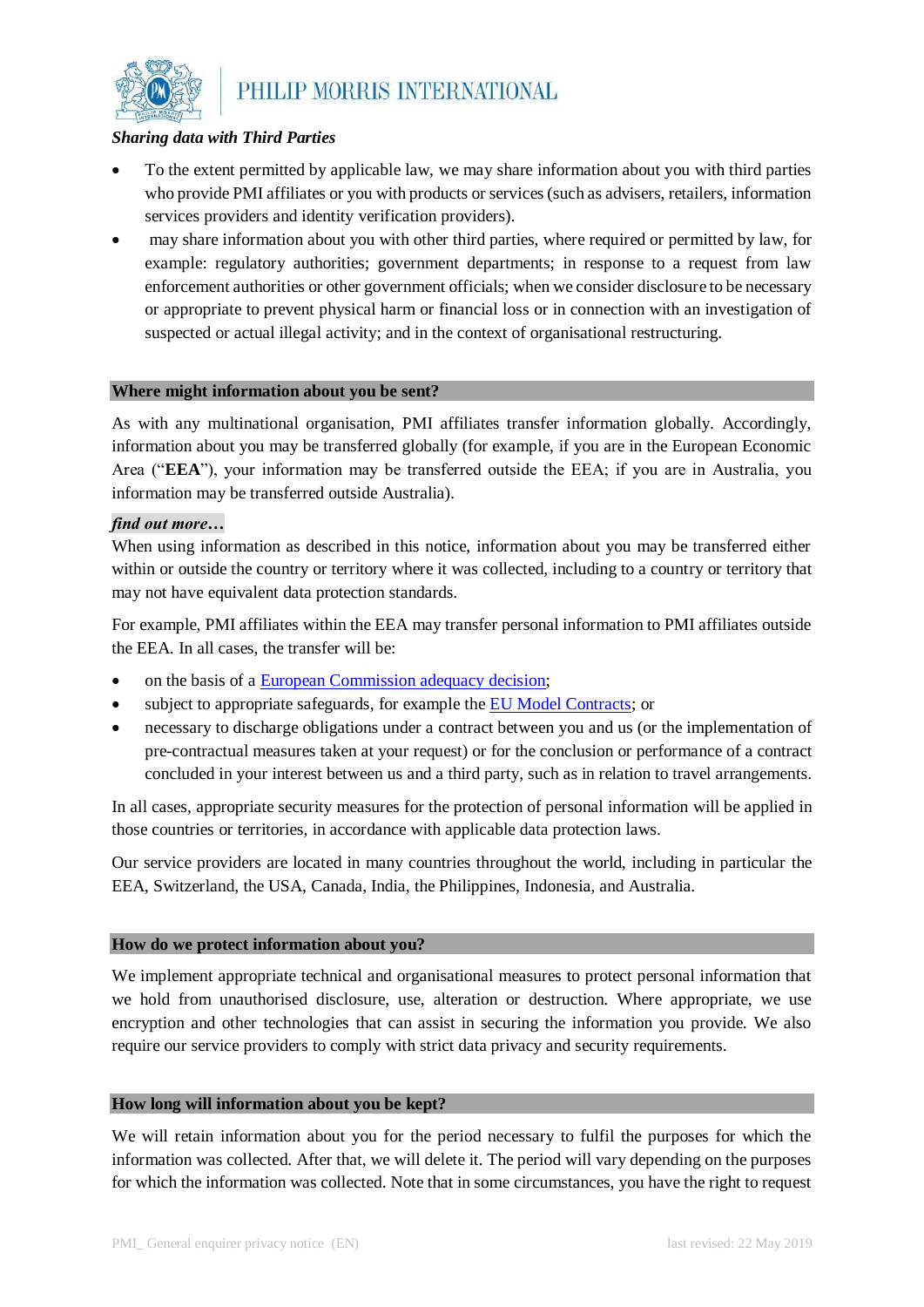

us to delete the information. Also, we are sometimes legally obliged to retain the information, for example, for tax and accounting purposes.

## *find out more…*

Typically, we retain data based on the criteria described in the table below:

| database records   | If you have signed up to receive e-mail alerts (and similar) or to use a PMI<br>digital touchpoint, most of the information in your profile is kept for the<br>duration of the period you continue to receive the alerts, use the digital<br>touchpoint, or respond to our communications. However, some elements of<br>your profile, such as your history of use of the PMI digital touchpoint, naturally<br>go out of date after a period of time, so we delete them automatically after<br>defined periods as appropriate for the purpose for which we collected them. |
|--------------------|---------------------------------------------------------------------------------------------------------------------------------------------------------------------------------------------------------------------------------------------------------------------------------------------------------------------------------------------------------------------------------------------------------------------------------------------------------------------------------------------------------------------------------------------------------------------------|
| visitor records    | If you visit our buildings, visitor records are retained typically for a period of<br>three years.                                                                                                                                                                                                                                                                                                                                                                                                                                                                        |
| <b>CCTV</b>        | If you visit our buildings, CCTV records retained typically for a period of only<br>a few days, up to a few weeks, depending on the specific purpose for the<br>recording.                                                                                                                                                                                                                                                                                                                                                                                                |
| system audit logs  | System audit logs are retained typically for a period of only a few months.                                                                                                                                                                                                                                                                                                                                                                                                                                                                                               |
| business analytics | Business analytics data is typically collected automatically when you use PMI<br>touchpoints and anonymised/aggregated shortly afterwards.                                                                                                                                                                                                                                                                                                                                                                                                                                |

#### **What rights and options do you have?**

You may have some or all of the following rights in respect of information about you that we hold:

- request us to give you access to it;
- request us to rectify it, update it, or erase it;
- request us to restrict our using it, in certain circumstances;
- object to our using it, in certain circumstances;
- withdraw your consent to our using it;
- data portability, in certain circumstances;
- opt out from our using it for direct marketing; and
- lodge a complaint with the supervisory authority in your country (if there is one).

We offer you easy ways to exercise these rights, such as "unsubscribe" links, or giving you a contact address, in messages you receive.

Some mobile applications we offer might also send you push messages, for instance about new products or services. You can disable these messages through the settings in your phone or the application.

## *find out more…*

The rights you have depend on the laws of your country. If you are in the European Economic Area, you will have the rights set out in the table below. If you are elsewhere, you can contact us (see the paragraph "who should you contact with questions?" at the end of this notice) to find out more.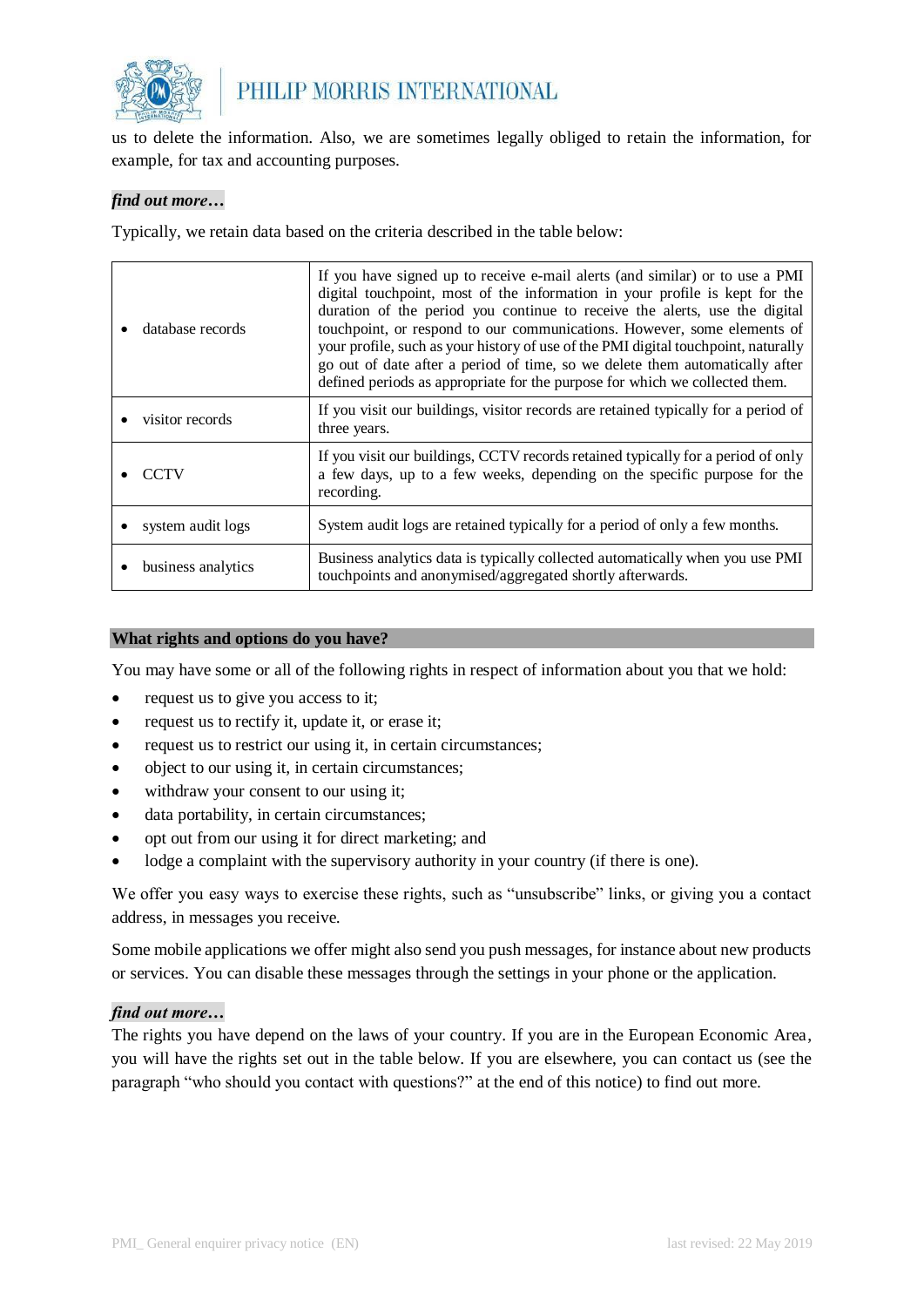

| Right in respect of the<br>information about you that<br>we hold | Further detail (note: certain legal limits to all these rights apply)                                                                                                                                                                                                                                                                                                                                  |
|------------------------------------------------------------------|--------------------------------------------------------------------------------------------------------------------------------------------------------------------------------------------------------------------------------------------------------------------------------------------------------------------------------------------------------------------------------------------------------|
|                                                                  | This is confirmation of:                                                                                                                                                                                                                                                                                                                                                                               |
|                                                                  | whether or not we process information about you;<br>٠                                                                                                                                                                                                                                                                                                                                                  |
|                                                                  | our name and contact details;                                                                                                                                                                                                                                                                                                                                                                          |
|                                                                  | the purpose of the processing;                                                                                                                                                                                                                                                                                                                                                                         |
|                                                                  | the categories of information concerned;                                                                                                                                                                                                                                                                                                                                                               |
|                                                                  | the categories of persons with whom we share the information and, where<br>any person is outside the EEA and does not benefit from a European<br>Commission adequacy decision, the appropriate safeguards for protecting<br>the information;                                                                                                                                                           |
| to request us to give you<br>access to it                        | (if we have it) the source of the information, if we did not collect it from<br>$\bullet$<br>you;                                                                                                                                                                                                                                                                                                      |
|                                                                  | (to the extent we do any, which will have been brought to your attention)<br>$\bullet$<br>the existence of automated decision-making, including profiling, that<br>produces legal effects concerning you, or significantly affects you in a<br>similar way, and information about the logic involved, as well as the<br>significance and the envisaged consequences of such processing for you;<br>and |
|                                                                  | the criteria for determining the period for which we will store the<br>information.                                                                                                                                                                                                                                                                                                                    |
|                                                                  | On your request we will provide you with a copy of the information about you<br>that we use (provided this does not affect the rights and freedoms of others).                                                                                                                                                                                                                                         |
| to request us to rectify or<br>update it                         | This applies if the information we hold is inaccurate or incomplete.                                                                                                                                                                                                                                                                                                                                   |
|                                                                  | This applies if:                                                                                                                                                                                                                                                                                                                                                                                       |
|                                                                  | the information we hold is no longer necessary in relation to the purposes<br>$\bullet$<br>for which we use it;                                                                                                                                                                                                                                                                                        |
| to request us to erase it                                        | we use the information on the basis of your consent and you withdraw your<br>$\bullet$<br>consent (in this case, we will remember not to contact you again, unless<br>you tell us you want us to delete all information about you in which case<br>we will respect your wishes);                                                                                                                       |
|                                                                  | we use the information on the basis of legitimate interest and we find that,<br>following your objection, we do not have an overriding interest in<br>continuing to use it;                                                                                                                                                                                                                            |
|                                                                  | the information was unlawfully obtained or used; or<br>٠                                                                                                                                                                                                                                                                                                                                               |
|                                                                  | to comply with a legal obligation.                                                                                                                                                                                                                                                                                                                                                                     |
|                                                                  | This right applies, temporarily while we look into your case, if you:                                                                                                                                                                                                                                                                                                                                  |
|                                                                  | contest the accuracy of the information we use; or<br>٠                                                                                                                                                                                                                                                                                                                                                |
|                                                                  | have objected to our using the information on the basis of legitimate interest                                                                                                                                                                                                                                                                                                                         |
| to request us to restrict<br>our processing of it                | (if you make use of your right in these cases, we will tell you before we use the<br>information again).                                                                                                                                                                                                                                                                                               |
|                                                                  | This right applies also if:                                                                                                                                                                                                                                                                                                                                                                            |
|                                                                  | our use is unlawful and you oppose the erasure of the data; or<br>٠                                                                                                                                                                                                                                                                                                                                    |
|                                                                  | we no longer need the data, but you require it to establish a legal case.                                                                                                                                                                                                                                                                                                                              |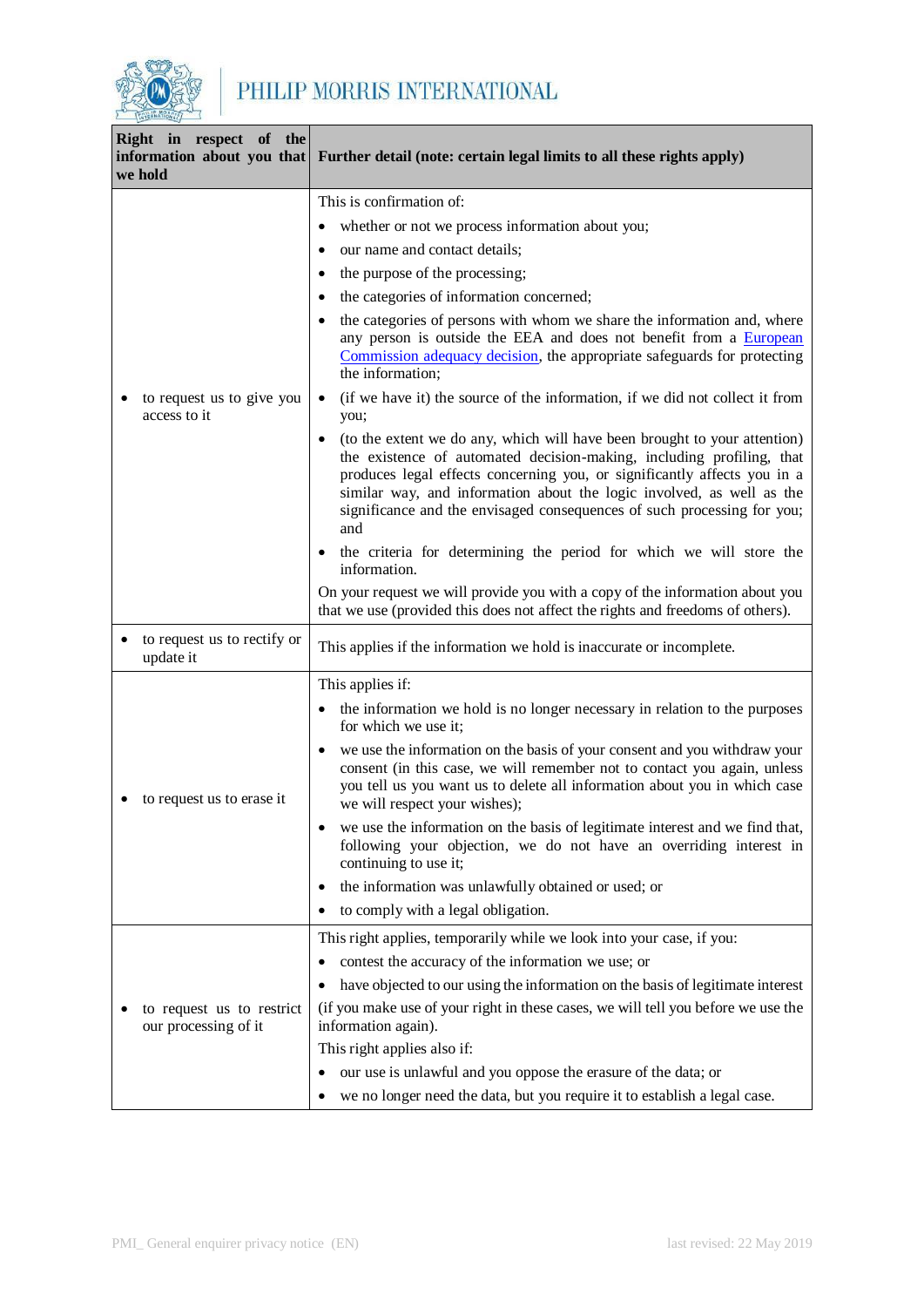

| Right in respect of the<br>we hold                                        | information about you that Further detail (note: certain legal limits to all these rights apply)                                                                                                                                                                                                                                                                                                                                                                         |
|---------------------------------------------------------------------------|--------------------------------------------------------------------------------------------------------------------------------------------------------------------------------------------------------------------------------------------------------------------------------------------------------------------------------------------------------------------------------------------------------------------------------------------------------------------------|
| object<br>to<br>our<br>tο<br>processing it                                | You have two rights here:<br>if we use information about you for direct marketing: you can "opt out"<br>(i)<br>(without the need to justify it) and we will comply with your request; and<br>(ii) if we use the information about you on the basis of legitimate interest for<br>purposes other than direct marketing, you can object to our using it for<br>those purposes, giving an explanation of your particular situation, and we<br>will consider your objection. |
| to withdraw your consent<br>to our using it                               | This applies if the legal basis on which we use the information about you is<br>consent. These cases will be clear from the context.                                                                                                                                                                                                                                                                                                                                     |
| to data portability                                                       | If:<br>(i) you have provided data to us; and<br>(ii) we use that data, by automated means, and on the basis either of your<br>consent, or on the basis of discharging our contractual obligations to you,<br>then you have the right to receive the data back from us in a commonly used<br>format, and the right to require us to transmit the data to someone else if it is<br>technically feasible for us to do so.                                                   |
| to lodge a complaint with<br>the supervisory authority<br>in your country | Each European Economic Area country must provide for one or more public<br>authorities for this purpose.<br>You can find their contact details here:<br>http://ec.europa.eu/justice/data-protection/bodies/authorities/index_en.htm<br>For other countries please consult the website of your country's authority.                                                                                                                                                       |

## **Country-specific additional points**

According to which country you are in, you may have some additional rights.

## *If you are in France, find out more…*

- If you are in France, you have the right to give us instructions regarding information we hold about you in the event of your death (specifically, whether we should store or delete it, and whether others should have the right to see it). You may:
	- (A) issue general instructions to a digital service provider registered with the French data protection supervisory authority (called "CNIL") (these instructions apply to all use of information about you); or
	- (B) give us specific instructions that apply only to our use of information about you.

Your instructions may require us to transfer information about you to a third party (but where the information contains information about others, our obligation to respect also their privacy rights might mean that we can't follow your instructions to the letter). You may appoint a third party to be responsible for ensuring your instructions are followed. If you do not appoint a third party in that way, your successors will (unless you specify otherwise in your instructions) be entitled to exercise your rights over information about you after your death:

(i) in order to administer your estate (in which case your successors will be able to access information about you to identify and obtain information that could be useful to administer your estate, including any digital goods or data that could be considered a family memory that is transferable to your successors); and